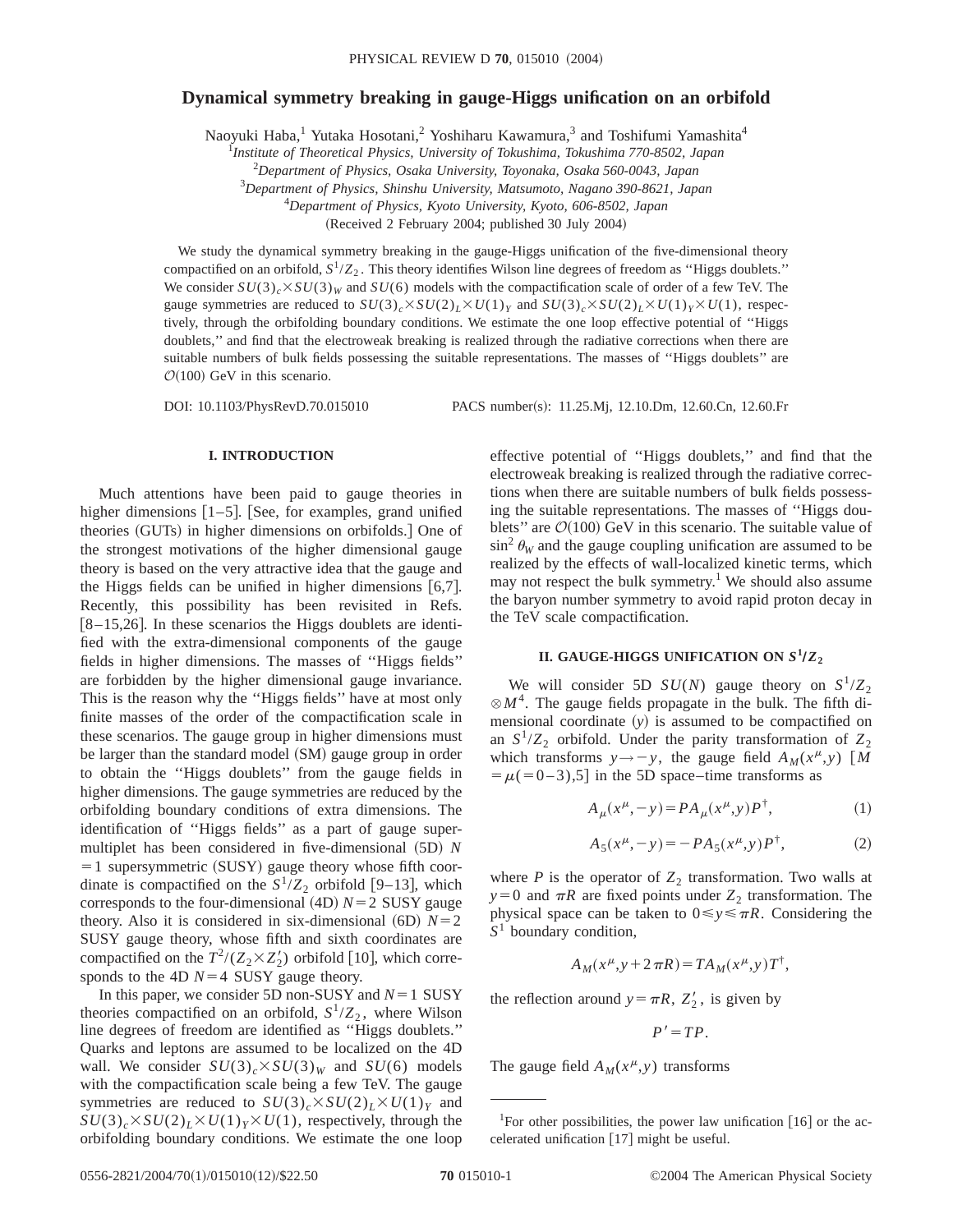$$
A_{\mu}(x^{\mu}, \pi R - y) = P' A_{\mu}(x^{\mu}, \pi R + y) P'^{\dagger}, \tag{3}
$$

$$
A_5(x^{\mu}, \pi R - y) = -P' A_5(x^{\mu}, \pi R + y) P'^{\dagger}.
$$
\n(4)

under the parity transformation of  $Z'_2$ . It should be noticed that the signs of parities of  $A_5$  are opposite to those of  $A_n$ . According to eigenvalues,  $(\pm, \pm)$ , of parities,  $(P, P')$ , the field  $A_\mu(x^\mu, y)$  is divided into four eigenfunctions as

$$
A_{\mu}(x^{\mu},y)_{(+,+)} = \frac{1}{\sqrt{2^{\delta_{n,0}}\pi R}} \sum_{n=0}^{\infty} A_{\mu}^{(n)}(x^{\mu})_{(+,+)} \cos\left(\frac{ny}{R}\right), (5)
$$

$$
A_{\mu}(x^{\mu},y)_{(+,-)} = \frac{1}{\sqrt{\pi R}} \sum_{n=0}^{\infty} A_{\mu}^{(n)}(x^{\mu})_{(+,-)} \cos\left(\frac{(n+1/2)y}{R}\right),\tag{6}
$$

$$
A_{\mu}(x^{\mu},y)_{(-,+)} = \frac{1}{\sqrt{\pi R}} \sum_{n=0}^{\infty} A_{\mu}^{(n)}(x^{\mu})_{(-,+)} \sin\left(\frac{(n+1/2)y}{R}\right),\tag{7}
$$

$$
A_{\mu}(x^{\mu},y)_{(-,-)} = \frac{1}{\sqrt{\pi R}} \sum_{n=0}^{\infty} A_{\mu}^{(n)}(x^{\mu})_{(-,-)} \sin\left(\frac{(n+1)y}{R}\right).
$$
\n(8)

The expansion of  $A_5(x^{\mu}, y)$  is done in the same way. The parity eigenvalue of the field  $A_5(x^{\mu}, y)$ , is opposite to that of  $A<sub>u</sub>$ . The massless states surviving in the low energy are zero mode components with parity transformation  $(P, P') = (+,$ 1). This paper will consider the situation that zero modes of *A*<sub>5</sub> are  $(1, 2, 1/2)$  or  $(1, 2, -1/2)$  under  $SU(3)_c \times SU(2)_L$  $XU(1)_Y$ . We regard these components as "Higgs doublets," then we call this theory gauge-Higgs unification. Here the local gauge invariance in the 5D guarantees the masslessness of the ''Higgs field,'' so the Higgs mass should be finite after the radiative corrections. We will study two models in the following sections. In Sec. III, we consider  $SU(3)_c$  $\times SU(3)_W$  gauge theory, where the nontrivial parity operators,  $P = P' = diag(1,1,-1)$  realizes the gauge reduction of  $SU(3)_W \rightarrow SU(2)_L \times U(1)_Y$  as well as the "Higgs doublets" appear as the zero modes in  $A_5$  [9–11]. In Sec. IV, we will consider the 5D  $SU(6)$  theory with the  $Z_2$  parity operators,  $P = diag(1,1,1,1,-1,-1)$  and  $P' = diag(1,-1,-1,-1,-1,$  $-1)$  [10,11]. In both models, we estimate the one loop effective potential of the ''Higgs doublets'' including the effects of Kaluza-Klein  $(KK)$  [18] modes and bulk matter fields. And we study the vacuum structure of the models and calculate the mass of the ''Higgs fields.'' We will also study the SUSY version, where  $A_5$  becomes the imaginary part of an adjoint chiral superfield after dimensional reduction as follows. Since the 5D  $N=1$  SUSY theory corresponds to 4D  $N=2$  SUSY theory, the 5D gauge multiplet,

$$
V = (A^M, \lambda, \lambda', \sigma),
$$

is decomposed to a vector superfield and an adjoint chiral superfield as

$$
V = (A^{\mu}, \lambda), \quad \Sigma = (\sigma + iA^5, \lambda'),
$$

respectively. Then, in the SUSY case, the gauge multiplet transforms as

$$
\begin{pmatrix} V(x^{\mu}, -y) \\ \Sigma(x^{\mu}, -y) \end{pmatrix} = P \begin{pmatrix} V(x^{\mu}, y) \\ -\Sigma(x^{\mu}, y) \end{pmatrix} P^{\dagger}, \tag{9}
$$

$$
\begin{pmatrix} V(x^{\mu}, \pi R - y) \\ \Sigma(x^{\mu}, \pi R - y) \end{pmatrix} = P' \begin{pmatrix} V(x^{\mu}, \pi R + y) \\ -\Sigma(x^{\mu}, \pi R + y) \end{pmatrix} P'^{\dagger}, \tag{10}
$$

corresponding to Eqs.  $(1)–(4)$ .

#### **III.**  $SU(3)_c \times SU(3)_W$  **MODEL**

Let us study the possibility of the dynamical symmetry breaking in the  $SU(3)_c \times SU(3)_W$  model, where the Higgs doublets can be identified as the zero mode components of  $A_5$  [9–11]. We take

$$
P = P' = diag(1, -1, -1)
$$
 (11)

in the base of  $SU(3)_W$ .<sup>2</sup> Then, they divide  $A_\mu$  and  $A_5$  as

$$
A_{\mu} = \begin{pmatrix} (+, +) & (-, -) & (-, -) \\ (-, -) & (+, +) & (+, +) \\ (-, -) & (+, +) & (+, +) \end{pmatrix}, \quad (12)
$$

$$
A_{5} = \begin{pmatrix} (-,-) & (+,+) & (+,+) \\ (+,+) & (-,-) & (-,-) \\ (+,+) & (-,-) & (-,-) \end{pmatrix}, \quad (13)
$$

which suggest  $SU(3)_W$  is broken down to  $SU(2)_L$  $\times U(1)_Y$ , and there appear one "Higgs doublet" in  $A_5$  as the zero mode.<sup>3</sup> We assume that the compactification scale,  $R^{-1}$ , as a few TeV.

The VEV of  $A_5$  is written as

$$
\langle A_5 \rangle = \frac{1}{gR} \sum_a a_a \frac{\lambda_a}{2},\tag{14}
$$

and we can always take VEV as

<sup>&</sup>lt;sup>2</sup>As for *SU*(3)<sub>c</sub>, we take  $P = P' = I$ .<br><sup>3</sup>In SUSY case, there appear two "

<sup>&</sup>lt;sup>3</sup>In SUSY case, there appear two "Higgs doublets" as the zero modes.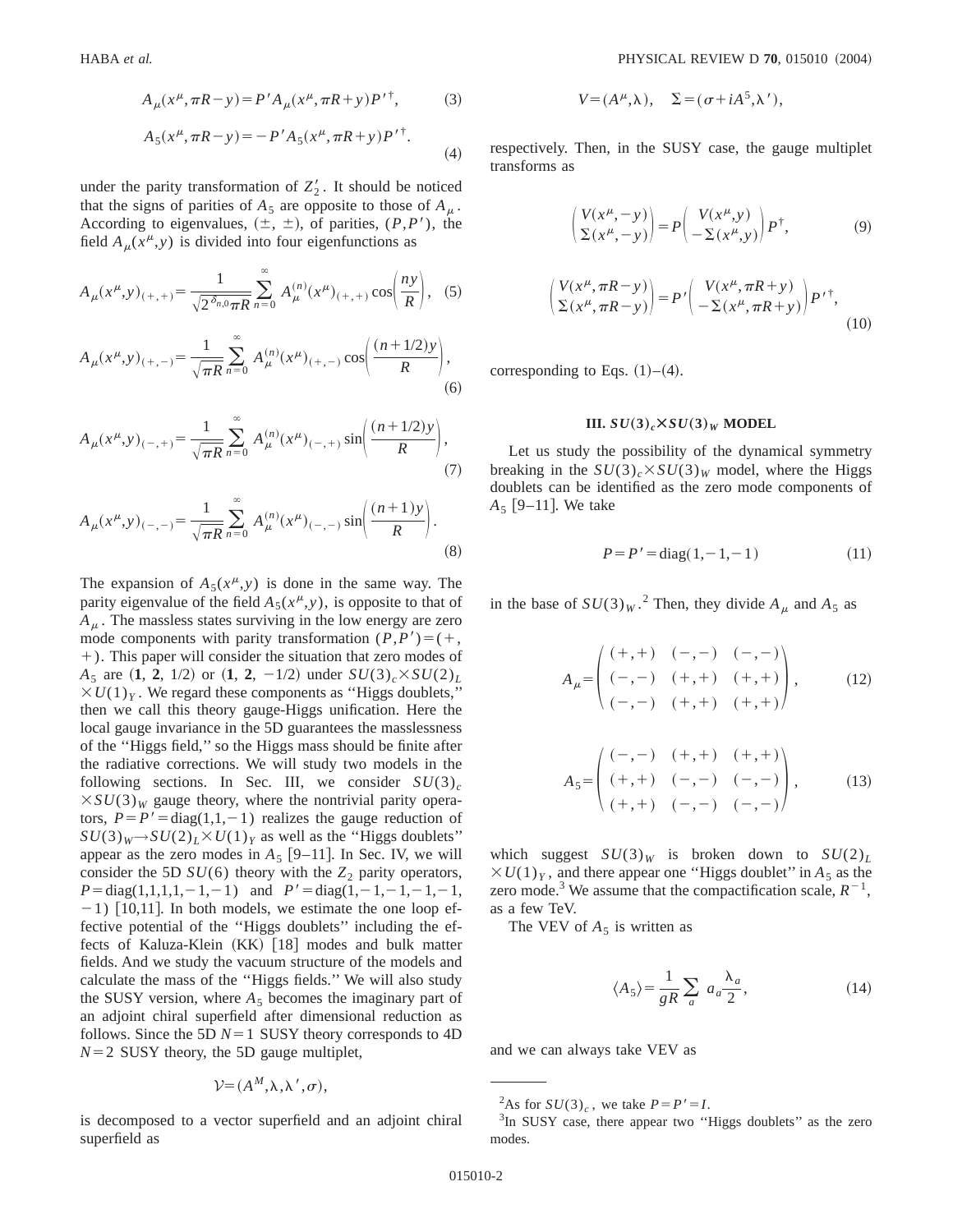$a_1 = a$ ,

and  $a_i=0$  for  $i\neq 1$  by using the residual  $SU(2)\times U(1)$  global symmetry. The effective potential of  $A_5$  is given by [9]

$$
V_{\text{eff}}^{\text{gauge}} = -\frac{3}{2} C \sum_{n=1}^{\infty} \frac{1}{n^5} [\cos(2\pi na) + 2\cos(\pi na)],\tag{15}
$$

where  $C = 3/(64\pi^7 R^5)$ . This means that the point at  $a=0$  is the minimum in  $V_{\text{eff}}^{\text{gauge}}$ , which suggests  $SU(2)_L \times U(1)_Y$  is not broken.

Then, in order to realize the electroweak symmetry breaking, let us introduce extra fields in the bulk, which are  $N_s$ numbers of complex scalars,  $\phi$ , and  $N_f$  ( $N_a$ ) numbers of Dirac fermions,  $\psi$  ( $\psi^a$ ), of the fundamental (adjoint) representation. They transform

$$
\phi(x, -y) = \eta P \phi(x, y),
$$
  

$$
\phi(x, \pi R - y) = \eta' P' \phi(x, \pi R + y),
$$
 (16)

$$
\psi(x, -y) = \eta P \gamma^5 \psi(x, y),
$$

$$
\psi(x, \pi R - y) = \eta' P' \gamma^5 \psi(x, \pi R + y), \tag{17}
$$

$$
\psi^{a}(x,-y) = \eta P \gamma^{5} \psi^{a}(x,y) P^{\dagger},
$$
  

$$
\psi^{a}(x,\pi R - y) = \eta' P' \gamma^{5} \psi^{a}(x,\pi R + y) P'^{\dagger},
$$
 (18)

under parities, respectively. Here  $\eta$ ,  $\eta' = \pm$ , and the effective potential induced from these bulk fields strongly depends on the sign of the product,  $\eta \eta'$ . Appendix B shows the bulk fields' contributions to the effective potential,

$$
V_{\text{eff}}^{m} = C \sum_{n=1}^{\infty} \frac{1}{n^{5}} \left[ 2N_{a}^{(+)} \cos(2 \pi n a) + 2N_{a}^{(-)} \cos\left(2 \pi n \left(a - \frac{1}{2}\right)\right) + (4N_{a}^{(+)} - N_{s}^{(+)} + 2N_{f}^{(+)}) \cos(\pi n a) + (4N_{a}^{(-)} - N_{s}^{(-)} + 2N_{f}^{(-)}) \cos(\pi n (a - 1)) \right]. \tag{19}
$$

The index  $(\pm)$  indicates the sign of  $\eta\eta'$  in Eqs. (16)–(18). Here we denote  $N_s = N_s^{(+)} + N_s^{(-)}$ ,  $N_f = N_f^{(+)} + N_f^{(-)}$ , and  $N_a = N_a^{(+)} + N_a^{(-)}$ . Seeing the first derivative of  $V_{\text{eff}} = V_{\text{eff}}^{\text{gauge}}$  $+ V_{\text{eff}}^{m}$ , each term of  $\partial V_{\text{eff}} / \partial a$  has a factor sin( $\pi n a$ ), which means that the stationary points exist at least at  $a=0$  and  $a$  $=1<sup>4</sup>$ . The difference of the heights between two points is given by

$$
V_{\text{eff}}(a=0) - V_{\text{eff}}(a=1)
$$
  
= 2[4(N\_a^{(+)} - N\_a^{(-)})  
+ 2(N\_f^{(+)} - N\_f^{(-)})  
-(N\_s^{(+)} - N\_s^{(-)}) - 3]C \sum\_{n=1}^{\infty} \frac{1}{(2n-1)^5}. (20)

This means that the symmetric point of  $a=0$  becomes deeper as the number of bulk scalars with  $\eta \eta' = +$  and bulk fermions with  $\eta \eta' = -$  increase. On the other hand, the effects of scalars with  $\eta \eta' = -$  and fermions with  $\eta \eta'$  $=$  + make the height of  $a=1$  decrease. When  $a=1$  point becomes the vacuum, the Wilson loop becomes

$$
W_C = \exp\left(ig \int_0^{2\pi R} dy \frac{1}{gR} a \frac{\lambda_1}{2}\right) = \exp\left(ig \frac{1}{gR} \frac{\lambda_1}{2} 2\pi R\right)
$$

$$
= \begin{pmatrix} -1 & & \\ & -1 & \\ & & 1 \end{pmatrix}, \tag{21}
$$

which suggests  $SU(2)_L \times U(1)_Y$  is broken down to  $U(1)_{em}$  $\times U(1)$ . Since the VEV is  $O(R^{-1})$ , which is a few TeV, this case cannot reproduce the correct weak scale VEV.

In order to realize the suitable electroweak symmetry breaking, we must find another vacuum at  $(0<)a \le 1$ . In this case  $SU(2)_L \times U(1)_Y$  is broken down to  $U(1)_{em}$ . Seeing  $V_{\text{eff}} = V_{\text{eff}}^{\text{gauge}} + V_{\text{eff}}^m$  in Eqs. (15) and (19), we notice that *n*  $=1$  (of the summation of *n*) has dominant contributions for the form of the effective potential. Thus, we can obtain the suitable value of  $a (a \ll 1)$ , by introducing bulk fields which induce large coefficients of  $-\cos(\pi na)$  and/or  $\cos(\pi n/a)$  $(-1)$ ), and small (but nonzero) coefficients of cos( $2\pi$ *na*) and  $-cos(2\pi n(a-1/2))$ . We show an example which satisfies the above condition, that is,  $N_a^{(+)}=2$ ,  $N_f^{(-)}=8$ ,  $N_s^{(+)}=4$ ,  $N_s^{(-)}=2$ , and  $N_a^{(-)}=N_f^{(+)}=0$ . Figure 1 shows the  $V_{\text{eff}}$  in the region of  $0 \le a \le 1$  and  $0 \le a \le 0.1$ . The minimum exists at  $a=0.058$ , which is around the suitable magnitude of the weak scale in TeV scale compactification. To be more precise, the kinetic term of the ''Higgs field'' is obtained from the 5D gauge kinetic term,

<sup>&</sup>lt;sup>4</sup>The potential has the symmetry  $V_{\text{eff}}(-a)=V_{\text{eff}}(a)$ , so that we should only check the region of  $0 \le a \le 1$ .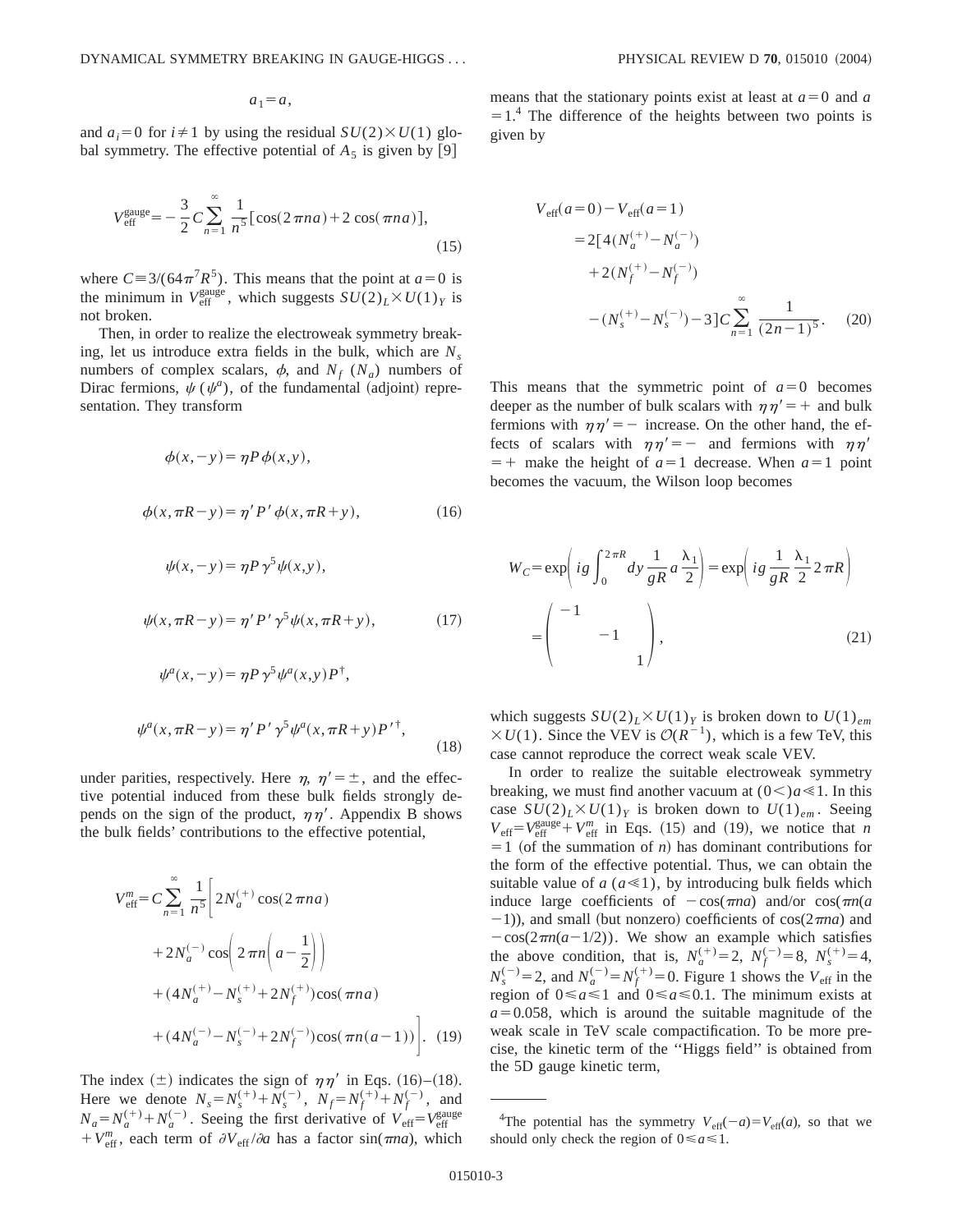

FIG. 1. The effective potential in the case of  $N_a^{(+)}=2$ ,  $N_f^{(-)}$  $5=8$ ,  $N_s^{(+)}=4$ ,  $N_s^{(-)}=2$ , and  $N_a^{(-)}=N_f^{(+)}=0$ . The unit is *C*  $=$  3/64 $\pi$ <sup>7</sup>*R*<sup>5</sup>. The horizontal line shows  $0 \le a \le 1$  and  $0 \le a \le 0.1$ .

$$
2\times \int dy \frac{1}{4} F_{\mu 5}^a F^{a\mu 5} = \int dy \frac{1}{2} (\partial_\mu A_5^a + igf_{bc}^a A_\mu^b A_5^c)^2
$$
  
= 
$$
\left| \left( \partial_\mu + ig_4 W_\mu^\alpha \frac{\tau^\alpha}{2} + i\sqrt{3} g_4 \frac{B_\mu}{2} \right) H \right|^2.
$$

Where  $H = \sqrt{2\pi R}((A_5^1 + iA_5^2)/\sqrt{2}, (A_5^4 + iA_5^5)/\sqrt{2})^T$  is the 4D "Higgs doublet," and  $g_4$  is the 4D gauge coupling constant defined as  $g_4 = g/\sqrt{2\pi R}$ . This yields too large sin  $\theta_W$  and it seems hard to reconcile it with the experimental value through the renormalization group effect. However, as discussed in Ref. [11], 4D gauge couplings can be also affected by wall-localized gauge kinetic terms, such as  $\delta(0)\lambda_0F^{\mu\nu2}$ , which do not respect the bulk symmetry. When these couplings dominate bulk gauge couplings, $5$  we can expect to have the suitable gauge couplings in the low energy. In this case, the normalization of the low energy gauge fields might be changed as  $(W_{\mu}, B_{\mu}) \rightarrow (g_2 / g_4 W_{\mu}, g_Y / (\sqrt{3} g_4) B_{\mu}),$ which yields the usual Higgs kinetic term. Thus, we set

$$
\sqrt{2\,\pi R} \langle A_5^1 \rangle = \frac{a}{g_4 R} \sim 246 \text{ GeV}.
$$

The mass squared of the ''Higgs field'' is given by

$$
a_{A_5}^2 = (gR)^2 \frac{\partial^2 V_{\text{eff}}}{\partial a^2} \bigg|_{a = 0.058}
$$
  
= 
$$
\frac{3g_4^2}{32\pi^4 R^2} \frac{\partial^2 (V_{\text{eff}}/(C\pi^2))}{\partial a^2} \bigg|_{a = 0.058}.
$$
 (22)

By using the approximation formula,

*m* 

$$
\sum_{n=1}^{\infty} \frac{\cos(n\pi\xi)}{n^3} \approx \zeta(3) + \frac{(\pi\xi)^2}{2} \ln(\pi\xi) - \frac{3}{4}(\pi\xi)^2, \tag{23}
$$

$$
\sum_{n=1}^{\infty} \frac{\cos(n\pi(\xi-1))}{n^3} \approx -\frac{3}{4}\zeta(3) + \frac{(\pi\xi)^2}{2} \ln 2, \tag{24}
$$

for a small  $\xi$ , the "Higgs" mass becomes

$$
m_{A_6}^2 \sim \left(\frac{0.031g_4}{R}\right)^2 \sim (130g_4^2 \text{ GeV})^2,
$$
 (25)

where  $g_4 = \mathcal{O}(1)$ .

Now let us consider the SUSY case. Since the effective potential is zero when SUSY remains, we adopt Scherk-Schwarz (SS) SUSY breaking  $[19-22]$ , where the mode expansions are given in Ref.  $[4]$ . The effective potential in the SUSY version is given by

$$
V_{\text{eff}}^{\text{gauge}} = -2C \sum_{n=1}^{\infty} \frac{1}{n^5} (1 - \cos(2\pi n \beta)) [\cos(2\pi n a) + 2\cos(\pi n a)], \qquad (26)
$$

where  $\beta$  parametrizes SS SUSY breaking. We take  $\beta \sim 0.1$ , since the soft mass is given by  $\beta/R$  [4]. Since (1)  $-\cos(2\pi n\beta) \ge 0$ , Eq. (26) means that  $a=0$  is the minimum point in the effective potential. Therefore, the  $SU(2)_L$  $\times U(1)_Y$  is not broken as in the non-SUSY case.

What is going on if the extra fields exist in the bulk? We take the bulk fields of  $N_f$  and  $N_a$  species of hypermultiplets of fundamental  $(\Psi)$  and adjoint  $(\Psi^a)$  representations, respectively. The bulk hypermultiplets,  $\Psi = (\phi, \phi^{c\dagger}, \tilde{\phi}, \tilde{\phi}^{c\dagger})$ and  $\Psi^a = (\phi^a, \phi^{ac\dagger}, \tilde{\phi}^a, \tilde{\phi}^{ac\dagger})$ , which are decomposed into chiral superfields as,  $\Phi = (\phi, \tilde{\phi})$ ,  $\Phi^a = (\phi^a, \tilde{\phi}^a)$ , and  $\Phi^c$  $= (\phi^c, \tilde{\phi}^c)$ ,  $\Phi^{ac} = (\phi^{ac}, \tilde{\phi}^{ac})$ , where  $\Phi$  ( $\Phi^a$ ) and  $\Phi^c$  ( $\Phi^{ac}$ ) have conjugated transformation under the gauge group. They transform

<sup>&</sup>lt;sup>5</sup>For this situation, we need two assumptions. One is that the wall-localized Higgs kinetic term is negligibly small compared to the bulk Higgs kinetic term. The other is that the bulk induced gauge coupling should be larger than wall-localized ''gauge coupling" as,  $g_4^2 > \lambda_0^{-1}$ . Thus, we should take  $g_4 \ge 1$ , since the walllocalized "gauge couplings," such as  $\lambda_0$ , can mainly reproduce the magnitudes of low energy gauge couplings of  $SU(2)_L\times U(1)_Y$ ,  $(g_2, g_y)$ , under this situation. And we simply assume  $g_4 = \mathcal{O}(1)$  in the following discussions.

<sup>6</sup> For the effective potential in other SUSY breaking, the calculation has been done in the case of the  $S<sup>1</sup>$  compactification in Ref.  $\lceil 23 \rceil$ .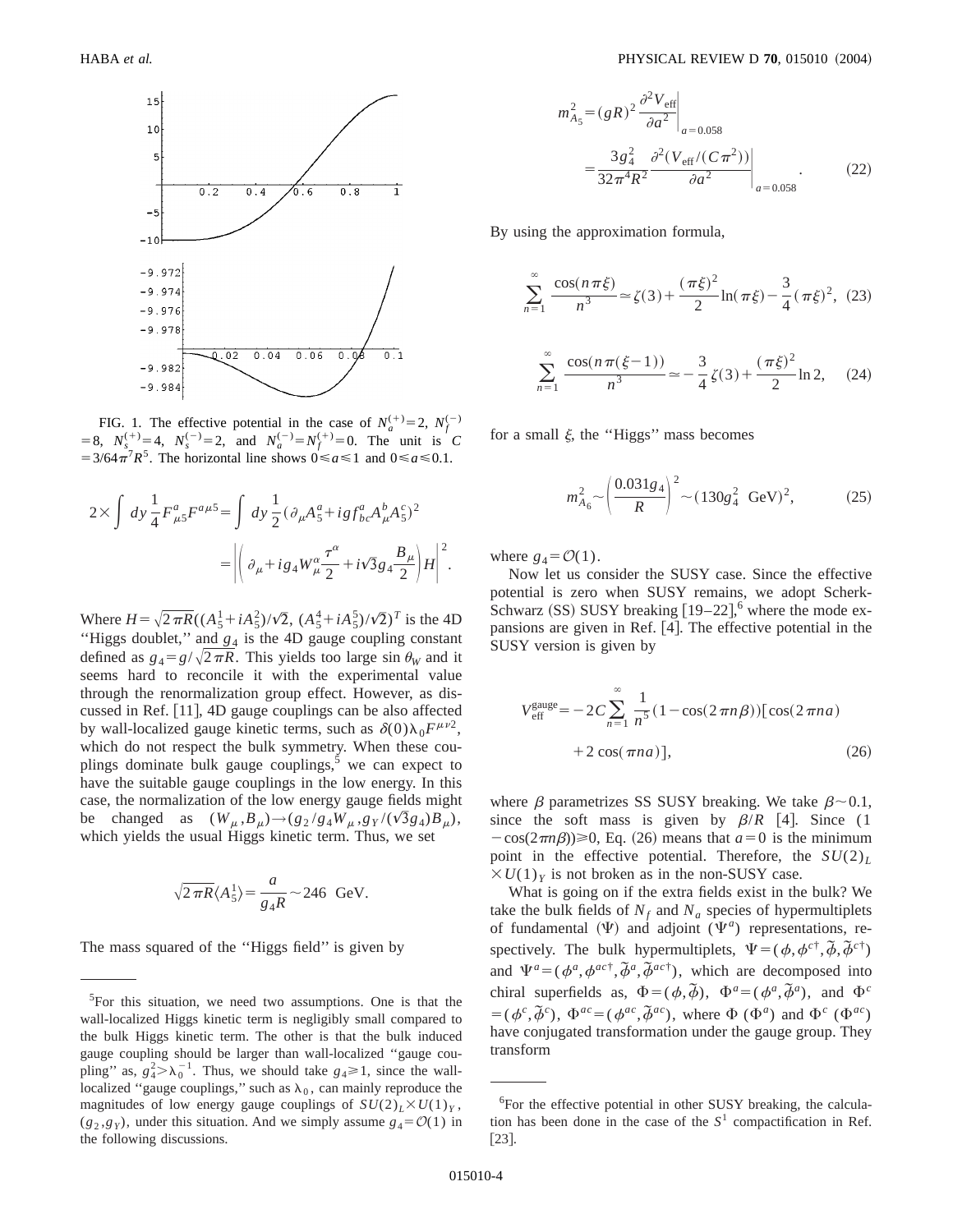$$
\begin{pmatrix} \Phi(x^{\mu}, -y) \\ \Phi^{c\dagger}(x^{\mu}, -y) \end{pmatrix} = \eta P \begin{pmatrix} \Phi(x^{\mu}, y) \\ -\Phi^{c\dagger}(x^{\mu}, y) \end{pmatrix},
$$
\n(27)

$$
\begin{pmatrix} \Phi(x^{\mu}, \pi R - y) \\ \Phi^{c\dagger}(x^{\mu}, \pi R - y) \end{pmatrix} = \eta' P' \begin{pmatrix} \Phi(x^{\mu}, \pi R + y) \\ -\Phi^{c\dagger}(x^{\mu}, \pi R + y) \end{pmatrix},
$$
(28)

$$
\begin{pmatrix} \Phi^{a}(x^{\mu}, -y) \\ \Phi^{ac\dagger}(x^{\mu}, -y) \end{pmatrix} = \eta P \begin{pmatrix} \Phi^{a}(x^{\mu}, y) \\ -\Phi^{ac\dagger}(x^{\mu}, y) \end{pmatrix} P^{\dagger}, \tag{29}
$$

$$
\begin{pmatrix} \Phi^{a}(x^{\mu}, \pi R - y) \\ \Phi^{ac\dagger}(x^{\mu}, \pi R - y) \end{pmatrix} = \eta' P' \begin{pmatrix} \Phi^{a}(x^{\mu}, \pi R + y) \\ -\Phi^{ac\dagger}(x^{\mu}, \pi R + y) \end{pmatrix} P'^{\dagger}, \tag{30}
$$

under the parities, respectively. According to the sign of  $\eta\eta'$ we denote  $N_f = N_f^{(+)} + N_f^{(-)}$  and  $N_a = N_a^{(+)} + N_a^{(-)}$ . We always take even number of  $N_f^{(\pm)}$  to avoid the gauge anomaly. Appendix B suggests that the extra matter contributions for the effective potential are given by

$$
V_{\text{eff}}^{m} = 2C \sum_{n=1}^{\infty} \frac{1}{n^{5}} (1 - \cos(2 \pi n \beta))
$$
  
 
$$
\times \left[ N_{a}^{(+)} \cos(2 \pi n a) + N_{a}^{(-)} \cos\left(2 \pi n \left(a - \frac{1}{2}\right)\right) \right]
$$
  
 
$$
+ 2\left( N_{a}^{(+)} + \frac{N_{f}^{(+)}}{2} \right) \cos(\pi n a)
$$
  
 
$$
+ 2\left( N_{a}^{(-)} + \frac{N_{f}^{(-)}}{2} \right) \cos(\pi n (a - 1)) \Bigg].
$$
 (31)

As the non-SUSY case, the first derivative of  $V_{\text{eff}} = V_{\text{eff}}^{\text{gauge}}$  $+ V_{\text{eff}}^{m}$  has the factor sin( $\pi$ *na*), which means the stationary points exist at  $a=0$  and  $a=1$ . The difference of the heights between two points is given by

$$
V_{\text{eff}}(a=0) - V_{\text{eff}}(a=1)
$$
  
=  $-8 \left[ 1 - (N_a^{(+)} - N_a^{(-)}) - \frac{(N_f^{(+)} - N_f^{(-)})}{2} \right]$   
 $\times C \sum_{n=1}^{\infty} \frac{1}{(2n-1)^5} (1 - \cos(2\pi(2n-1)\beta)).$  (32)

This means that the height of the point at  $a=0$  becomes high (low) as increasing the number of  $N_a^{(+)}$  ( $N_a^{(-)}$ ) and  $N_f^{(+)}$  $(N_f^{(-)})$ . Equation (32) is consistent with the results in Ref. [5]. As for the case of  $N_a^{(+)}=1$ ,  $N_f^{(+)}=N_f^{(-)}=N_a^{(-)}=0$ , the effective potential vanishes as  $V_{\text{eff}} \equiv 0$ , since this case has 5D  $N=2$  SUSY and there is the residual SUSY after the SS SUSY breaking [24].



FIG. 2. The effective potential in the case of  $N_a^{(+)} = N_a^{(-)} = 2$ ,  $N_f^{(-)} = 4$ ,  $N_f^{(+)} = 0$  with  $\beta = 0.1$ . The unit is  $C = 3/64 \pi^7 R^5$ . The horizontal line shows  $0 \le a \le 1$  and  $0 \le a \le 0.1$ .

As the non-SUSY case, in order to obtain the suitable value of  $a (a \ll 1)$ , we should introduce bulk hypermultiplets which induce large coefficients of  $-\cos(\pi na)$  and/or  $cos(\pi n(a-1))$  and small (but nonzero) coefficients of  $cos(2\pi na)$  and  $-cos(2\pi n(a-1/2))$ . We show an example which satisfies the above condition, that is,  $N_a^{(+)} = N_a^{(-)} = 2$ ,  $N_f^{(-)}=4$ ,  $N_f^{(+)}=0$  (Fig. 2). In this case with  $\beta=0.1$ , the minimum exists at  $a=0.047$ , and the "Higgs" mass squared is given by

$$
m_{A_5}^2 \sim \left(\frac{0.025g_4}{R}\right)^2 \sim (130g_4^2 \text{ GeV})^2,
$$
 (33)

where  $g_4 = \mathcal{O}(1)$ . It should be noticed that the numerical analysis shows that the value of  $a$  depends on that of  $\beta$ .

#### **IV.**  $SU(6)$  **MODEL**

We study the vacuum structure of the *SU*(6) GUT, in which the Higgs doublets can be identified as the zero mode components of  $A_5$  [10,11]. We take

$$
P = diag(1,1,1,1,-1,-1), \tag{34}
$$

$$
P' = diag(1, -1, -1, -1, -1, -1),
$$
 (35)

which divide  $A_\mu$  and  $A_5$  as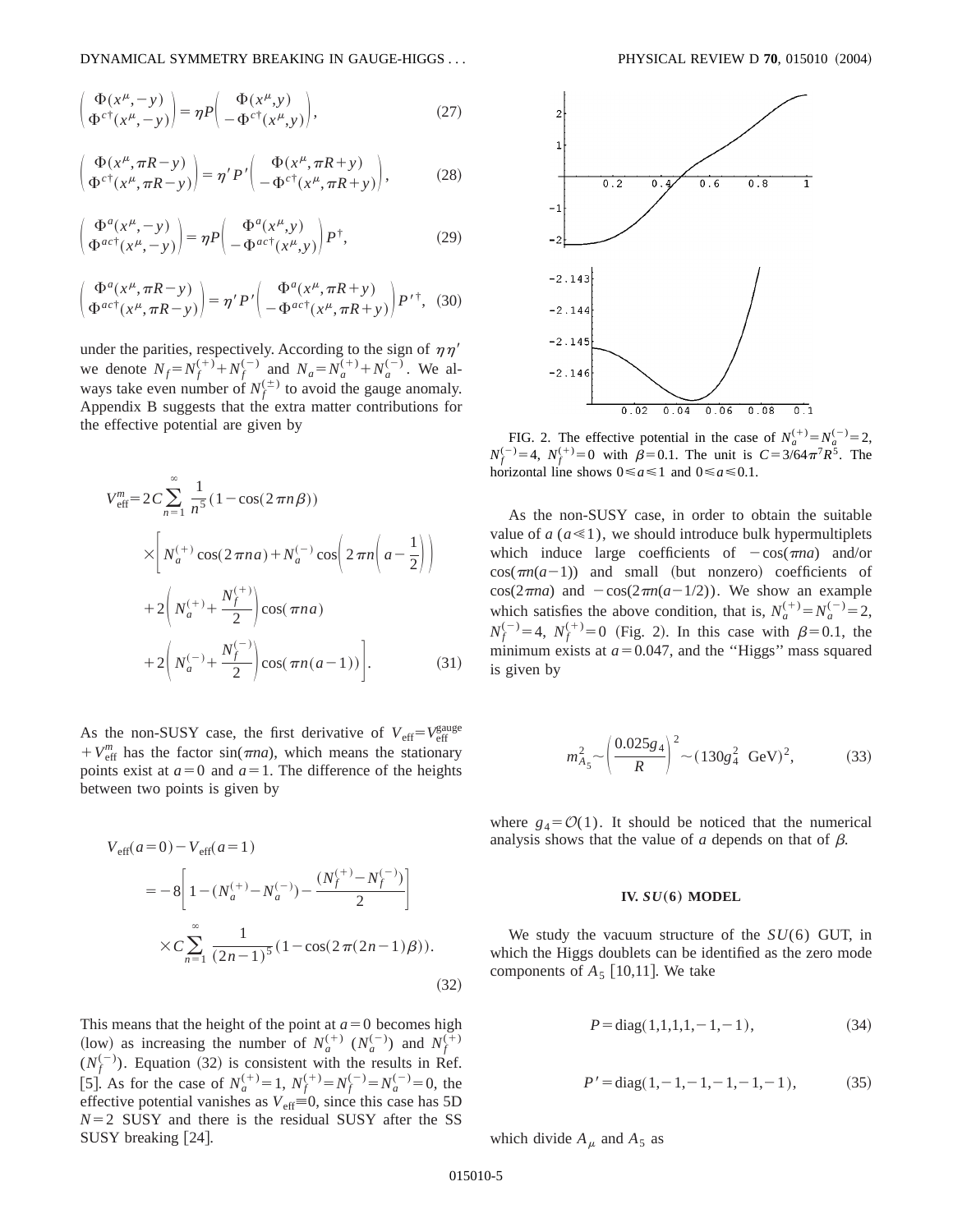$$
A_{\mu} = \begin{pmatrix}\n(+, +) & (+, -) & (+, -) & (+, -) & (-, -) & (-, -) \\
(+, -) & (+, +) & (+, +) & (+, +) & (-, +) & (-, +) \\
(+, -) & (+, +) & (+, +) & (+, +) & (-, +) & (-, +) \\
(+, -) & (+, +) & (+, +) & (+, +) & (-, +) & (-, +) \\
(-, -) & (-, +) & (-, +) & (-, +) & (+, +) & (+, +)\n\end{pmatrix},
$$
\n(36)

$$
A_{5} = \begin{pmatrix} (-,-) & (-,+) & (-,+) & (-,+) & (+,+) & (+,+) & (+,+) \\ (-,+) & (-,-) & (-,-) & (-,-) & (+,-) & (+,-) \\ (-,+) & (-,-) & (-,-) & (-,-) & (+,-) & (+,-) \\ (-,+) & (-,-) & (-,-) & (-,-) & (+,-) & (+,-) \\ (+,+) & (+,-) & (+,-) & (+,-) & (-,-) & (-,-) \\ (+,+) & (+,-) & (+,-) & (+,-) & (-,-) & (-,-) \end{pmatrix}.
$$
(37)

They suggest that *P* and *P'* make  $SU(6)$  broken to  $SU(3)_c \times SU(2)_L \times U(1)_Y \times U(1)$ . Also, there appears to be one "Higgs doublet" in  $A_5$  as the zero mode. As in the preceding section, the compactification scale is assumed to be of order a few TeV. The VEV of  $A_5$  is written in the similar way as Eq.  $(14)$  as

$$
\langle A_5 \rangle = \frac{1}{gR} a \frac{\lambda_{16}}{2} \tag{38}
$$

by using the residual  $SU(2) \times U(1)$  global symmetry. The calculation in Appendix A suggests the gauge part of the effective potential in the *SU*(6) model as

$$
V_{\text{eff}}^{\text{gauge}} = -\frac{3}{2} C \sum_{n=1}^{\infty} \frac{1}{n^5} [6 \cos(\pi n(a-1)) + 2 \cos(\pi n a) + \cos(2\pi n a)]. \tag{39}
$$

From this equation, we can easily show that

$$
V_{\text{eff}}^{\text{gauge}}(a=0) - V_{\text{eff}}^{\text{gauge}}(a=1)
$$
  
= 12C  $\sum_{n=1}^{\infty} \frac{1}{(2n-1)^5} > 0.$  (40)

The numerical calculation of the effective potential shows us that  $a=1$  ( $a=0$ ) point is the global (local) minimum. The vacuum at  $a=1$  has the Wilson loop

$$
W_C = \exp\left(ig \int_0^{2\pi R} dy \frac{1}{gR} a \frac{\lambda_{16}}{2}\right)
$$
  
= 
$$
\exp\left(ig \frac{1}{gR} \frac{\lambda_{16}}{2} 2\pi R\right)
$$
  
= 
$$
\begin{pmatrix} -1 & & & \\ & 1 & & \\ & & 1 & \\ & & & 1 & \\ & & & & 1 \end{pmatrix}, \qquad (41)
$$

which suggests that  $SU(2)_L\times U(1)_Y$  is broken down to  $U(1)_{em} \times U(1)$ . This means that the vacuum at  $a=1$  is not suitable, since the weak scale becomes too large. It can be possible to assume that we exist at  $a=0$  in the early universe, and the lifetime of this false vacuum is longer than the universe history  $[4]$ . However, the suitable electroweak symmetry breaking cannot be realized, anyway.

Then, let us introduce the extra fields in the bulk for the suitable dynamical symmetry breaking of  $SU(2)_L\times U(1)_Y$ . We introduce the bulk fields of  $N<sub>s</sub>$  numbers of complex scalars,  $\phi$ , and *N<sub>f</sub>* (*N<sub>a</sub>*) numbers of Dirac fermions,  $\psi$  ( $\psi$ <sup>*a*</sup>), of the fundamental (adjoint) representation. The transformations under parities are the same as Eqs.  $(16)–(18)$ . Appendix B suggests that the effective potential induced from the bulk fields is given by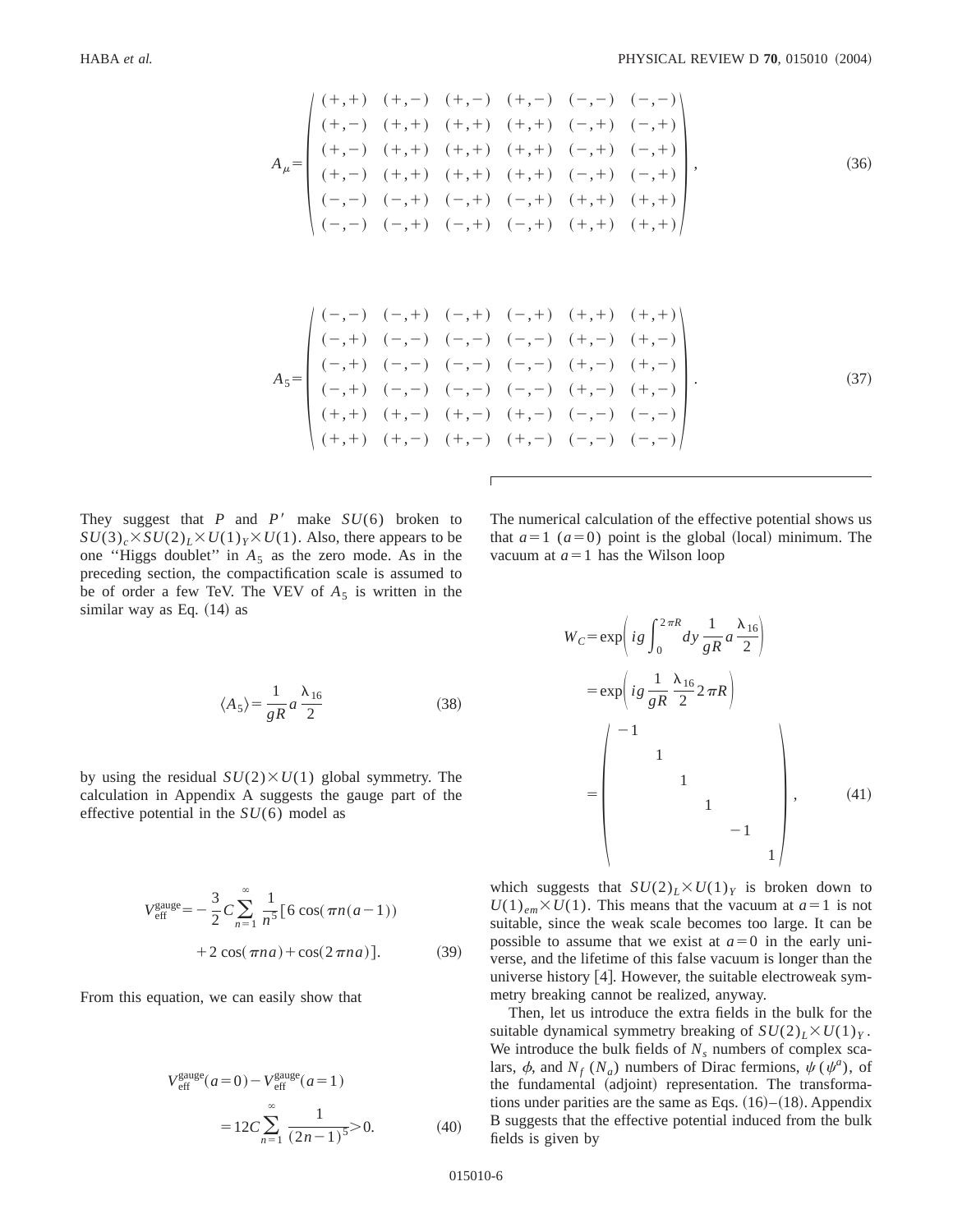$$
V_{\text{eff}}^{m} = C \sum_{n=1}^{\infty} \frac{1}{n^5} \left[ 2N_a^{(+)} \cos(2 \pi n a) + 2N_a^{(-)} \cos\left(2 \pi n \left(a - \frac{1}{2}\right)\right) + (4N_a^{(+)} + 12N_a^{(-)} + 2N_f^{(+)} - N_s^{(+)}) \cos(\pi n a) + (12N_a^{(+)} + 4N_a^{(-)} + 2N_f^{(-)} - N_s^{(-)}) \cos(\pi n (a - 1)) \right].
$$
\n(42)

The index  $(\pm)$  shows the numbers of bulk fields with the sign of  $\eta \eta'$  in Eqs. (16)–(18). We denote as  $N_s = N_s^{(+)}$  $+N_s^{(-)}$ ,  $N_f = N_f^{(+)} + N_f^{(-)}$ , and  $N_a = N_a^{(+)} + N_a^{(-)}$ . As in the preceding section, the first derivative of  $V_{\text{eff}} = V_{\text{eff}}^{\text{gauge}} + V_{\text{eff}}^m$ suggests that the stationary points exist at  $a=0$  and  $a=1$ . The difference of the heights between two points is given by

$$
Veff(a=0) - Veff(a=1)
$$
  
= 2[6-8(N<sub>a</sub><sup>(+)</sup>-N<sub>a</sub><sup>(-)</sup>)  
+ 2(N<sub>f</sub><sup>(+)</sup>-N<sub>f</sub><sup>(-)</sup>)  
-(N<sub>s</sub><sup>(+)</sup>-N<sub>s</sub><sup>(-)</sup>)]C $\sum_{n=1}^{\infty} \frac{1}{(2n-1)^5}$ . (43)

The symmetric point of  $a=0$  becomes deeper (higher) as  $N_a^{(+)}$ ,  $N_f^{(-)}$ ,  $N_s^{(+)}$   $(N_a^{(-)}, N_f^{(+)}, N_s^{(-)})$  increase.

As in the preceding section, in order to obtain the suitable value of  $a$  ( $a \ll 1$ ), we should introduce bulk fields which induce large coefficients of  $-\cos(\pi na)$  and/or  $\cos(\pi n(a))$  $(-1)$ ) and small (but nonzero) coefficients of cos( $2\pi$ *na*) and  $-\cos(2\pi n(a-1/2))$ . We show an example which satisfies the above condition, that is,  $N_a^{(+)} = N_f^{(-)} = 2$ , and others being zero  $(Fig. 3)$ . In this case, the minimum exists at *a*  $=0.072$ , and the "Higgs" mass squared is given by

$$
m_{A_5}^2 \sim \left(\frac{0.038g_4}{R}\right)^2 \sim (130g_4^2 \text{ GeV})^2,
$$
 (44)

where  $g_4 = \mathcal{O}(1)$ .

The effective potential in the SUSY case is given by

$$
V_{\text{eff}}^{\text{gauge}} = -2C \sum_{n=1}^{\infty} \frac{1}{n^5} (1 - \cos(2\pi n \beta))
$$
  
×[6 cos( $\pi n (a-1)$ )+2 cos( $\pi n a$ )  
+ cos(2 $\pi n a$ )] (45)

from the calculation of Appendix A. This shows



FIG. 3. The effective potential in the case of  $N_a^{(+)} = N_f^{(-)} = 2$ , and others being zero. The unit is  $C = 3/64\pi^7 R^5$ . The horizontal line shows  $0 \le a \le 1$  and  $0 \le a \le 0.1$ .

$$
V_{\text{eff}}^{\text{gauge}}(a=0) - V_{\text{eff}}^{\text{gauge}}(a=1)
$$
  
=  $16C \sum_{n=1}^{\infty} \frac{1}{(2n-1)^5}$   
 $\times (1 - \cos(2\pi(2n-1)\beta)) > 0,$  (46)

and the numerical calculation really shows  $a=1$  is the global minimum. Then, in order to realize the suitable electroweak symmetry breaking, we introduce the extra hypermultiplets in the bulk as in the preceding section. We introduce  $N_f(N_a)$ numbers of fundamental (adjoint) hypermultiplets, which transform Eqs.  $(27)$  and  $(28)$  [Eqs.  $(29)$  and  $(30)$ ] under parities with  $\eta \eta' = \pm$ . Appendix B shows that the bulk fields induce the effective potential,

$$
V_{\text{eff}}^{m} = 2C \sum_{n=1}^{\infty} \frac{1}{n^{5}} (1 - \cos(2 \pi n \beta)) \left[ N_{a}^{(+)} \cos(2 \pi n a) + N_{a}^{(-)} \cos\left(2 \pi n \left(a - \frac{1}{2}\right)\right) + (2N_{a}^{(+)} + 6N_{a}^{(-)} + N_{f}^{(+)}) \cos(\pi n a) + (6N_{a}^{(+)} + 2N_{a}^{(-)} + N_{f}^{(-)}) \cos(\pi n (a - 1)) \right]. \quad (47)
$$

We can show that the effective potential vanishes in the case of  $N_a^{(+)} = 1$ ,  $N_f^{(+)} = N_f^{(-)} = N_a^{(-)} = 0$  due to the residual SUSY [24]. The first derivative of  $V_{\text{eff}} = V_{\text{eff}}^{\text{gauge}} + V_{\text{eff}}^m$  suggests that the stationary points exist at  $a=0$  and  $a=1$ . The difference of the heights between two points is given by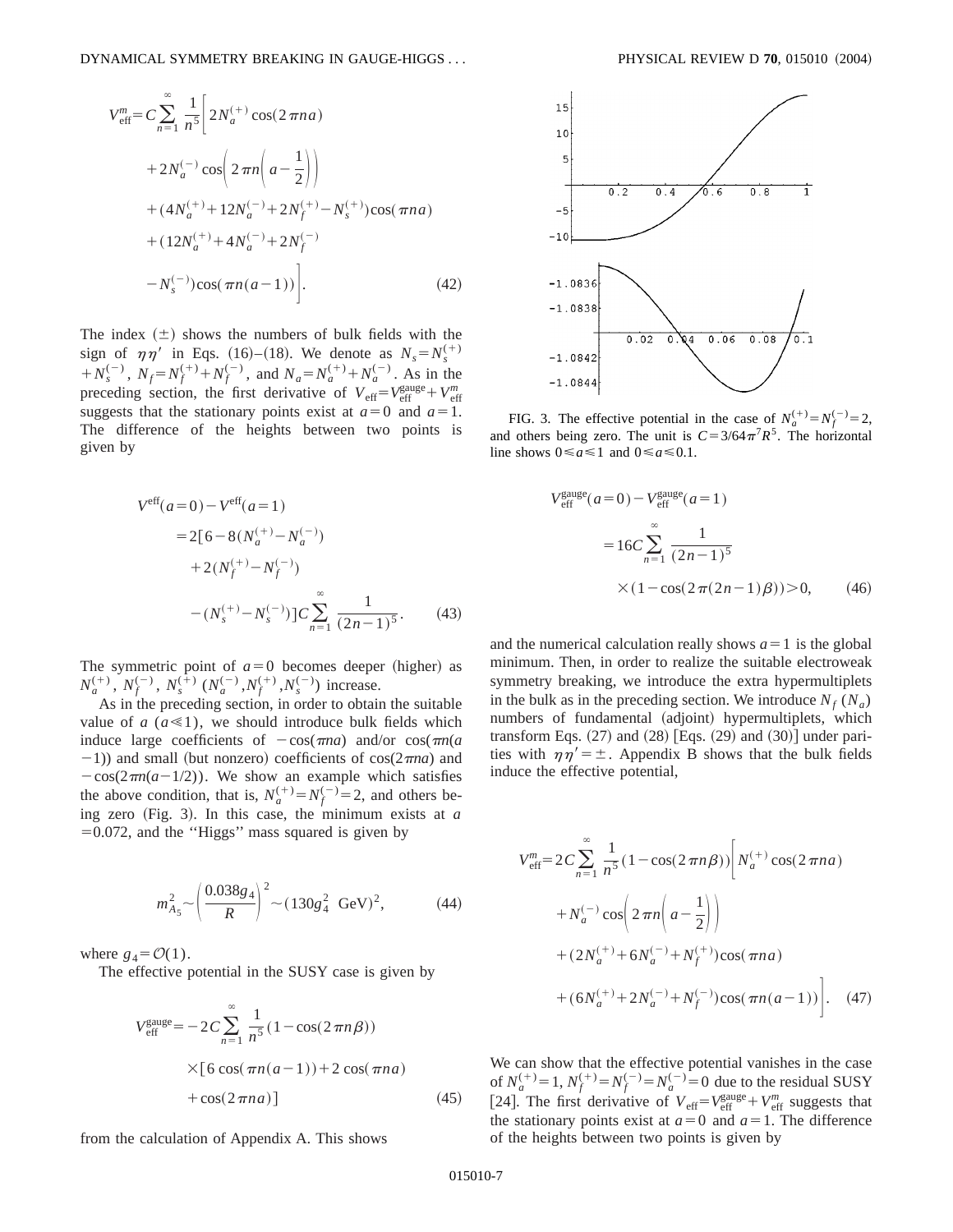

FIG. 4. The effective potential in the case of  $N_a^{(+)}=2$ ,  $N_f^{(-)}$ = 10,  $N_a^{(-)} = N_f^{(+)} = 0$  with  $\beta = 0.1$ . The unit is  $C = 3/64\pi^7 R^5$ . The horizontal line shows  $0 \le a \le 1$  and  $0 \le a \le 0.1$ .

$$
V_{\text{eff}}(0) - V_{\text{eff}}(1) = 2(8 - 8(N_a^{(+)} - N_a^{(-)})
$$

$$
+ 2(N_f^{(+)} - N_f^{(-)}))C \sum_{n=1}^{\infty} \frac{1}{(2n-1)^5}
$$

$$
\times (1 - \cos(2\pi(2n-1)\beta)), \qquad (48)
$$

which is consistent with the results in Ref.  $|5|$ .

As the non-SUSY case, in order to obtain the suitable value of  $a (a \le 1)$ , we should introduce bulk hypermultiplets which induce large coefficients of  $-\cos(\pi na)$  and/or  $cos(\pi n(a-1))$  and small (but nonzero) coefficients of  $cos(2\pi na)$  and  $-cos(2\pi n(a-1/2))$ . We show an example that satisfies the above condition, that is,  $N_a^{(+)}=2$ ,  $N_f^{(-)}$ = 10,  $N_a^{(-)} = N_f^{(+)} = 0$  with  $\beta = 0.1$  (Fig. 4). In this case, the minimum exists at  $a=0.047$ , and the "Higgs" mass squared is given by

$$
m_{A_5}^2 \sim \left(\frac{0.024g_4}{R}\right)^2 \sim (130g_4^2 \text{ GeV})^2,
$$
 (49)

where  $g_4 = \mathcal{O}(1)$ .

As for the extra  $U(1)$  gauge symmetry that remains unbroken through the orbifolding boundary conditions, we assume it is broken by an extra elementally Higgs field.

### **V. SUMMARY AND DISCUSSION**

We have studied the possibility of the dynamical symmetry breaking in the gauge-Higgs unification in the 5D theory compactified on an orbifold,  $S^1/Z_2$ . This theory identifies Wilson line degrees of freedom as ''Higgs doublets.'' We considered  $SU(3)_c \times SU(3)_W$  and  $SU(6)$  models with the compactification scale of order of a few TeV. The gauge symmetries are reduced to  $SU(3)_c \times SU(2)_L \times U(1)_Y$  and  $SU(3)_c \times SU(2)_L \times U(1)_Y \times U(1)$ , respectively, through the orbifolding boundary conditions. We have estimated the one loop effective potential of ''Higgs doublets,'' and find that the electroweak symmetry breaking is realized through the radiative corrections when there are suitable numbers of bulk fields possessing the suitable representations. The masses of "Higgs doublets" are  $\mathcal{O}(100)$  GeV in this scenario.

Although the compactification scale is a few TeV, the contributions from the higher dimensional operators to the one loop effective potential are suppressed enough in this model. It is because  $g_4 = \mathcal{O}(1)$  suggests that the cutoff scale *M* can be larger than the compactification scale, 1/*R*, enough to satisfy  $(RM) \leq 4\pi$ , where gauge interaction is still perturbative as  $\alpha = g_4^2/4\pi \le 1$ . Thus, there appears the suppression factor,  $O(1/RM)$ , for the higher dimensional operators in the effective potential. As for the contributions of them to the tree-level scalar potential, they vanish as long as fields other than Wilson line phases do not acquire VEVs. We analyze the vacuum on the direction of Wilson line phases,  $\langle A_5 \rangle$  in this paper.

Finally we should comment on the Yukawa interactions. We have assumed that quarks and leptons are localized on the 4D wall. In this situation, the ''Higgs doublet'' cannot make the gauge invariant Yukawa interactions even if the "Higgs doublet" appear as the zero mode of  $\Sigma$  as is shown in Ref. [10]. It is because  $\Sigma$  transforms as  $\Sigma \rightarrow e^{\Lambda}(\Sigma)$  $-\sqrt{2}\partial_y$ ) $e^{-\Lambda}$  under the gauge transformation. However, if we consider the nonlocal operator,  $\phi = \mathcal{P} \exp(\int \Sigma dy)$ , as the new Higgs doublet, it can have the gauge invariant Yukawa interactions with the wall-localized quarks and leptons  $[10]$ . Another possibility is to consider the situation where quarks and leptons are the bulk fields  $[11]$ , where the Yukawa interactions is originated in the 5D gauge interactions.

*Note added in proof*. After this work was completed we noticed the work of Scrucca, Serone, and Silvestrini  $[25]$ , where a similar idea is considered in non-SUSY  $SU(3)_c$  $\times SU(3)_W$ . They estimated the effects to the effective potential induced from bulk and wall-localized fields mixings and wall-localized kinetic terms. They also consider flavor symmetry breaking through Yukawa interactions with the nonlocal operator induced by integrating out heavy bulk fields [26]. The difference between their scenario and ours is that the electroweak symmetry breaking is realized by the effect of wall-localized fields in the former, while by the effect of bulk fields possessing degrees of freedom of  $\eta$  and  $\eta'$  in the latter.

#### **ACKNOWLEDGMENTS**

N.H. would like to thank C. S. Lim for a lot of very helpful discussions. T.Y. would like to thank S. Teraguchi for useful discussions, and is supported by a Grant-in-Aid for the 21st Century COEhCenter for Diversity and Universality in Physicsh. This work was supported in part by Scientific Grants from the Ministry of Education and Science, Grants Nos. 14039207, 14046208, 14740164 (N.H.), 13135215, 13640284 (Y.H.), 13135217, 15340078 (Y.K.).

# APPENDIX A: THE DERIVATION OF  $V_{\text{eff}}^{\text{gauge}}$  IN  $SU(6)$

The one loop effective potential of the Wilson line degrees of freedom of  $A_5$  is given by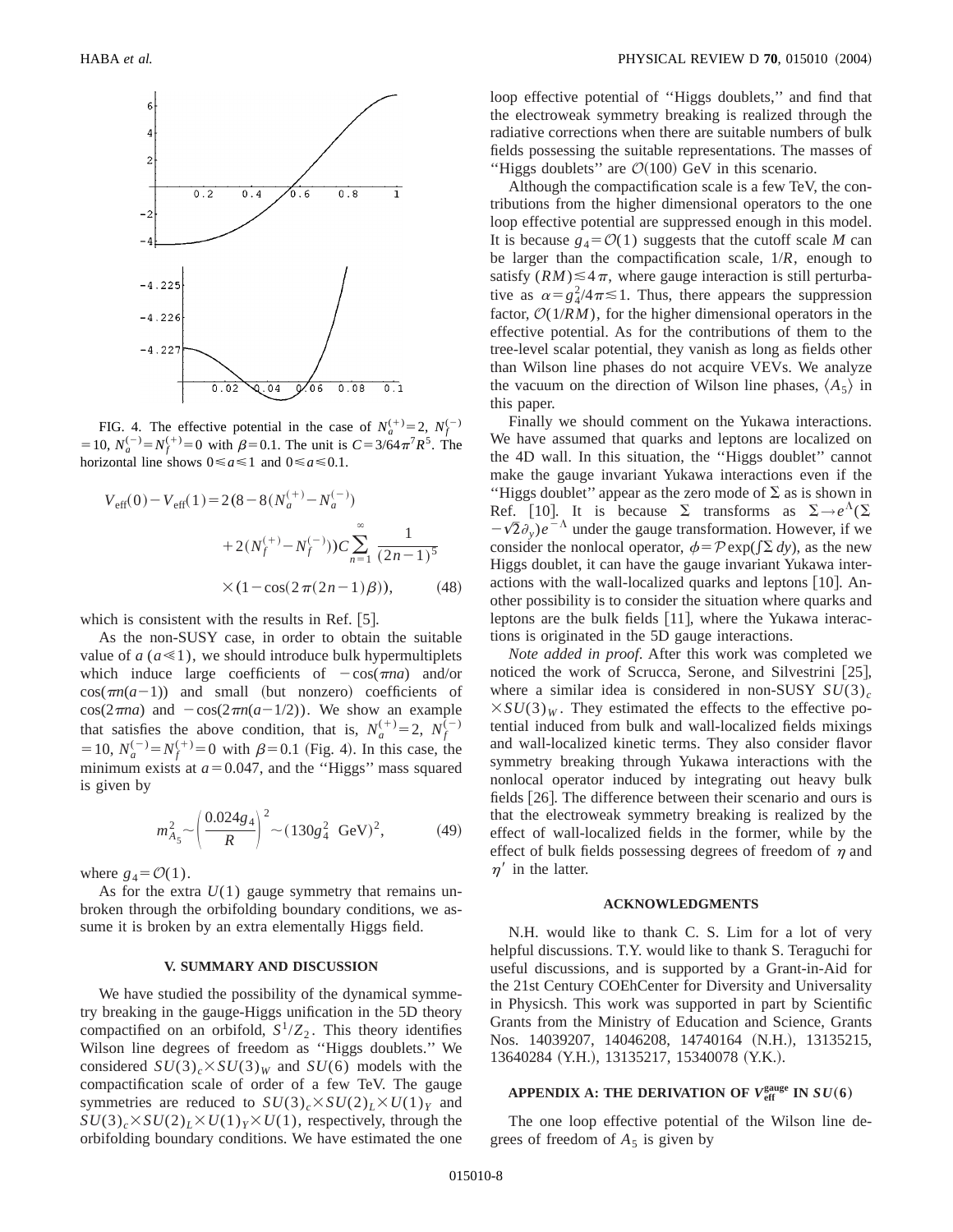$$
V_{\text{eff}}[A^0] = -(D-2)\frac{i}{2}\text{Tr}\ln D_M^0 D^{0M},\tag{A1}
$$

where  $D_L(A^0)D^L(A^0) = \partial_\mu \partial^\mu + D_y(A^0)D^y(A^0)$ , with  $A^0$  $\equiv \langle A_5 \rangle = (1/gR)\Sigma_a a_a(\lambda_a/2)$ . We can always take the base of  $\langle A_5 \rangle = 0$  by the gauge transformation,  $\Omega(x^{\mu}, y)$  $\langle A_5 \rangle = 0$  by the gauge transformation,  $\Omega(x^{\mu}, y)$  $= e^{i\Sigma a_a(\lambda_a/2)(y/R)}$ , as

$$
\langle A_5 \rangle \rightarrow \Omega(y) \langle A_5 \rangle \Omega(y)^\dagger - \frac{i}{g} \Omega(y) \partial_y \Omega(y)^\dagger = \langle A_5 \rangle
$$

$$
-\frac{1}{gR} \sum a_a \frac{\lambda_a}{2} = 0. \tag{A2}
$$

In this base the parities are given as

$$
P \to P = \Omega(-y) P \Omega(y)^{\dagger}, \tag{A3}
$$

$$
P' \to P' = \Omega(\pi R - y)P' \Omega(\pi R + y)^{\dagger}.
$$
 (A4)

Then *P* and *P'* correspond to the Wilson loop  $W_C$ .

Introducing a fluctuation field  $B = \sum_a B_a(\lambda_a/2)$ , the effective potential is given by

Tr ln 
$$
BD_y(A^0)D_y(A^0)B
$$
  
=  $-Tr\left(\sum_c \left[\partial_y B_c - \frac{1}{R} \sum_{a,b} f_{abc} a_a B_b \right] \frac{\lambda_c}{2}\right)^2$ . (A5)

As is shown in the Sec. III, we can always take VEV as  $a_{16}=a$ , and other  $a_i=0$ , by using the residual *SU*(2)  $\times U(1)$  global symmetry. Thus, only structure constants relating  $\lambda_{16}$  are needed for the calculation of Eq. (A5). They are given by

$$
f_{1,16,19} = f_{2,16,18} = f_{3,16,17} = f_{4,16,21} = f_{5,16,20} = f_{9,16,23} = f_{10,16,22}
$$
  
=  $f_{16,25,34} = f_{16,33,26} = \frac{1}{2}$ ,  

$$
f_{8,16,17} = \frac{1}{2\sqrt{3}}, \quad f_{15,16,17} = \frac{1}{2\sqrt{6}}, \quad f_{16,17,24} = \frac{\sqrt{10}}{4}.
$$
 (A6)

Where the generators are numbered as

$$
\begin{pmatrix}\n(1,2) & (4,5) & (9,10) & (16,17) & (25,26) \\
(1,2) & (6,7) & (11,12) & (18,19) & (27,28) \\
(4,5) & (6,7) & (13,14) & (20,21) & (29,30) \\
(9,10) & (11,12) & (13,14) & (22,23) & (31,32) \\
(16,17) & (18,19) & (20,21) & (22,23) & (33,34) \\
(25,26) & (27,28) & (29,30) & (31,32) & (33,34)\n\end{pmatrix}
$$
\n(A7)

For examples,  $(1, 2)$  stands for

l15 S 1 1 D , <sup>l</sup>2<sup>5</sup> S 2*i i* D . <sup>~</sup>A8!

The diagonal generators are

$$
\lambda_3 = \text{diag}(1, -1, 0, 0, 0, 0), \quad \lambda_8 = \frac{1}{\sqrt{3}} \text{diag}(1, 1, -2, 0, 0, 0),
$$

$$
\lambda_{15} = \frac{1}{\sqrt{6}} \text{diag}(1, 1, 1, -3, 0, 0), \quad \lambda_{24} = \frac{1}{\sqrt{10}} \text{diag}(1, 1, 1, 1, -4, 0),
$$

$$
\lambda_{35} = \frac{1}{\sqrt{15}} \text{diag}(1, 1, 1, 1, 1, -5),
$$
(A9)

Then, Eq.  $(A5)$  becomes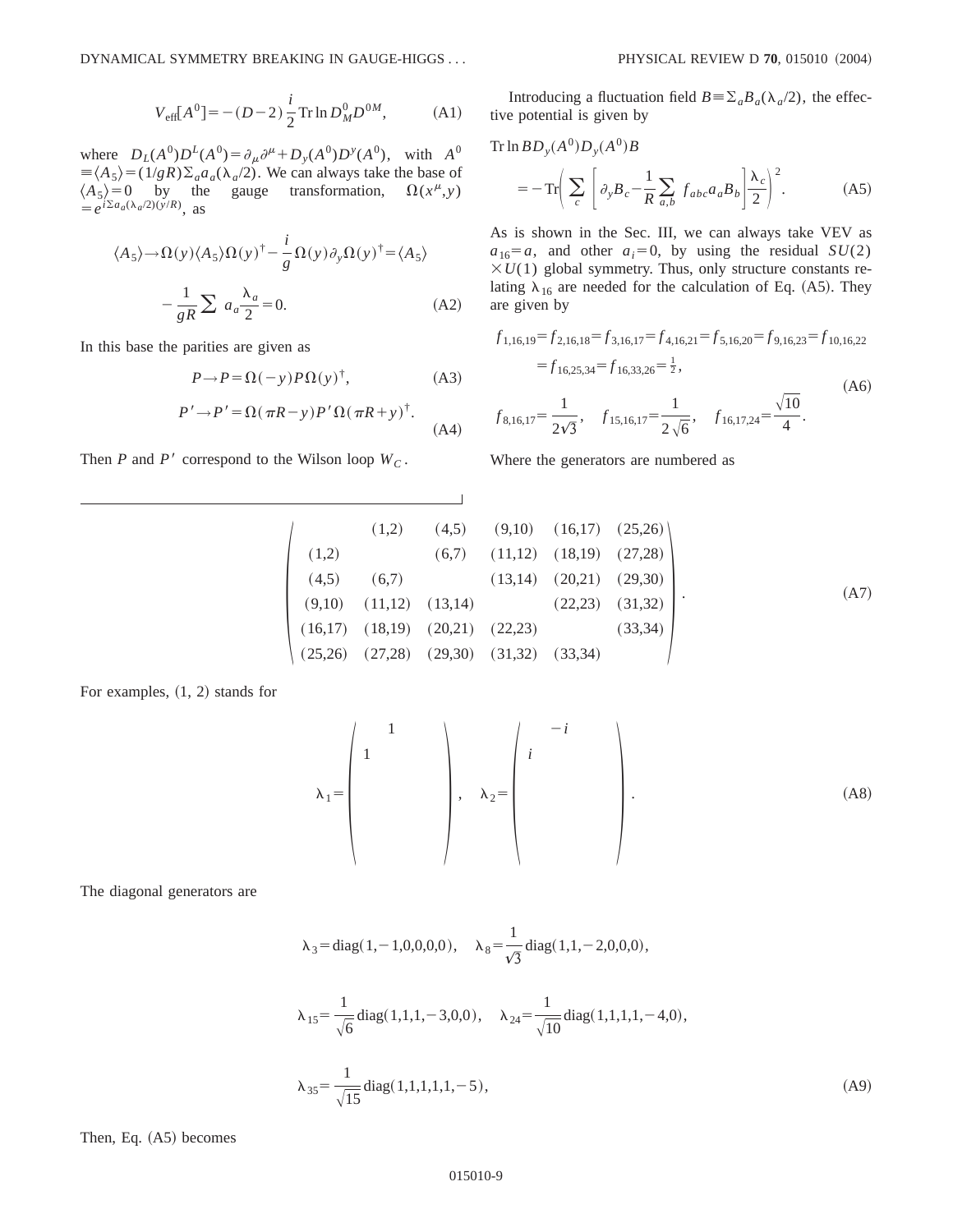$$
\frac{1}{2}\left[ (\partial_y B_i)^2 + \left( \partial_y B_j - \frac{1}{2R} a B_k \right)^2 + \left( \partial_y B_k + \frac{1}{2R} a B_j \right)^2 + \left( \partial_y B_3 - \frac{1}{2R} a B_{17} \right)^2 + \left( \partial_y B_8 - \frac{1}{2\sqrt{3}R} a B_{17} \right)^2 + \left( \partial_y B_{15} - \frac{1}{2\sqrt{6}R} a B_{17} \right)^2 + \left( \partial_y B_{24} - \frac{\sqrt{10}}{4R} a B_{17} \right)^2 + \left( \partial_y B_{17} + \frac{1}{2R} a B_3 + \frac{1}{2\sqrt{3}R} a B_8 + \frac{1}{2\sqrt{6}R} a B_{15} + \frac{\sqrt{10}}{4R} a B_{24} \right)^2 \right], \quad (A10)
$$

where *i* = 6, 7, 11, 12, 13, 14, 16, 27, 28, 29, 30, 31, 32, 35, and (*j*,*k*) = (1,19), (2, 18), (4, 21), (5, 20), (9, 23), (10, 22), (25, 34), (26, 33). In  $i=6, 7, 11, 12, 13, 14, 35$  in Eq. (A10), eigenvalues are  $n^2/R^2$  and  $(n+1)^2/R^2$  for  $(+, +)$  states of  $A_\mu$  and  $(-, -)$  states of  $A_5$ , respectively. In  $i=16$  in Eq. (A10), eigenvalue is  $(n+1)^2/R^2$  and  $n^2/R^2$  for  $(-, -)$  state of  $A_\mu$  and  $(+, -)$ +) state of  $A_5$ , respectively. In  $i=27, 28, 29, 30, 31, 32$  in Eq. (A10), eigenvalues are  $(n+1/2)^2/R^2$  and  $(n+1/2)^2/R^2$  for  $(-,$ +) states of  $A_\mu$  and  $(+, -)$  states of  $A_5$ , respectively. In  $(j, k) = (1, 19)$ ,  $(2, 18)$ ,  $(4, 21)$ ,  $(5, 20)$ ,  $(9, 23)$ ,  $(10, 22)$ , eigenvalues are  $(n+1/2+a/2)^2/R^2$ ,  $(n+1/2-a/2)^2/R^2$  and  $(n+1/2+a/2)^2/R^2$ ,  $(n+1/2-a/2)^2/R^2$  for  $((+,-), (-, +))$  states of  $A_\mu$  and  $((-, +), (+, -))$  states of  $A_5$ , respectively. In  $(j,k)=(25,34)$ ,  $(26, 33)$ , eigenvalues are  $(n+a/2)^2/R^2$ ,  $(n-a/2)^2/R^2$  and  $(n+a/2)^2/R^2$ ,  $(n-a/2)^2/R^2$  for  $((-, -), (+, +))$  states of  $A_\mu$  and  $((+, +), (-, -))$  states of  $A_5$ , respectively. As for  $(B_3, B_8, B_{15}, B_{24}, B_{17})$ , the relevant part in Eq. (A10) is simplified as

$$
\frac{1}{2}\left\{\left(\partial_y C_1 - \frac{a}{R}B_{17}\right)^2 + \left(\partial_y B_{17} + \frac{a}{R}C_1\right)^2 + (\partial_y C_2)^2 + (\partial_y C_3)^2 + (\partial_y C_4)^2\right\},\tag{A11}
$$

in an appropriate basis. Here new fields  $C_i$ 's are introduced by

$$
C_1\Lambda_1 + C_2\Lambda_2 + C_3\Lambda_3 + C_4\Lambda_4 = B_3\lambda_3 + B_8\lambda_8 + B_{15}\lambda_{15} + B_{24}\lambda_{24}
$$
\n(A12)

by the use of new bases  $\Lambda_i$ 's with diagonal elements. For instance,  $C_1$  and  $\Lambda_1$  are given by

$$
C_1 = \frac{1}{2}B_3 + \frac{1}{2\sqrt{3}}B_8 + \frac{1}{2\sqrt{6}}B_{15} + \frac{\sqrt{10}}{4}B_{24}
$$
 (A13)

and

$$
\Lambda_1 = \text{diag}(1, 0, 0, 0, -1, 0),\tag{A14}
$$

respectively. From Eq. (A11), the eigenvalues are given by  $(n+a)^2/R^2$ ,  $(n-a)^2/R^2$ ,  $n^2/R^2$ ,  $n^2/R^2$ , and  $n^2/R^2$ . Then, the effective potential for gauge and ghost is given by

$$
V_{\text{eff}}^{g+gh} = -2\frac{i}{2}\int \frac{d^4p}{(2\pi)^4} \frac{1}{2\pi R} \left[ \sum_{i} \sum_{n=0}^{\infty} \ln \left( -p^2 + \frac{n^2}{R^2} \right) + \sum_{j} \sum_{n=1}^{\infty} \ln \left( -p^2 + \frac{n^2}{R^2} \right) + \sum_{k} \sum_{n=0}^{\infty} \ln \left( -p^2 + \frac{(n+1/2)^2}{R^2} \right) + \sum_{k} \sum_{n=0}^{\infty} \ln \left( -p^2 + \frac{(n+1/2)^2}{R^2} \right) + \sum_{k} \sum_{n=0}^{\infty} \ln \left( -p^2 + \frac{(n+1/2)^2}{R^2} \right) + \sum_{k} \sum_{n=0}^{\infty} \ln \left( -p^2 + \frac{(n+2/2)^2}{R^2} \right) + \sum_{k} \sum_{n=0}^{\infty} \ln \left( -p^2 + \frac{(n+2/2)^2}{R^2} \right) + \sum_{k} \sum_{n=0}^{\infty} \ln \left( -p^2 + \frac{(n+2/2)^2}{R^2} \right) + \sum_{k} \sum_{n=0}^{\infty} \ln \left( -p^2 + \frac{(n+2)^2}{R^2} \right) + \sum_{n=0}^{\infty} \ln \left( -p^2 + \frac{(n+2)^2}{R^2} \right) + \sum_{n=1}^{\infty} \ln \left( -p^2 + \frac{(n-2)^2}{R^2} \right) \Bigg],
$$
\n(A15)

and for  $A_5$  part is given by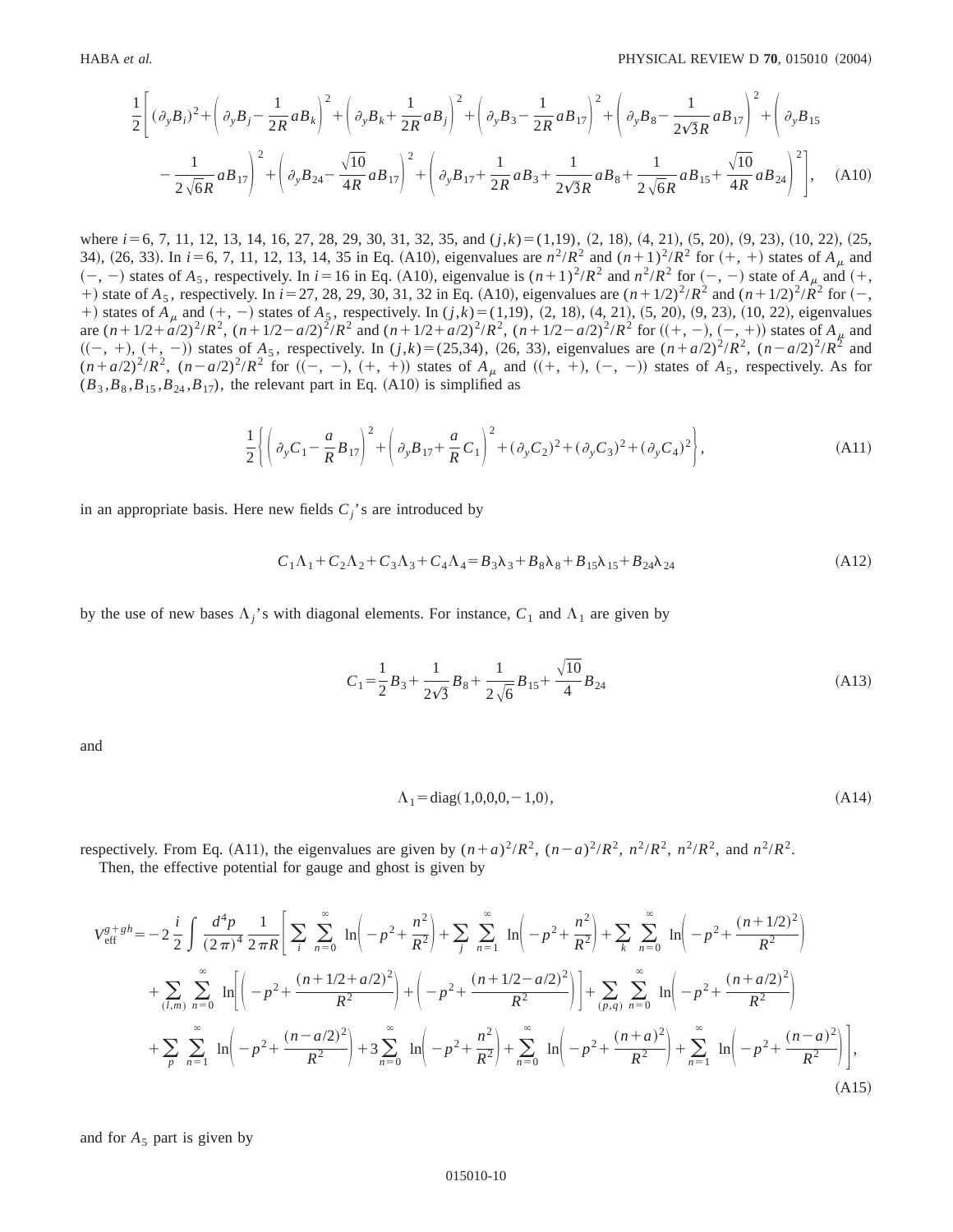DYNAMICAL SYMMETRY BREAKING IN GAUGE-HIGGS . . . **PHYSICAL REVIEW D 70**, 015010 (2004)

$$
V_{\text{eff}}^{A_5} = -1 \frac{i}{2} \int \frac{d^4 p}{(2\pi)^4} \frac{1}{2\pi R} \Bigg[ \sum_{i} \sum_{n=0}^{\infty} \ln \Big( -p^2 + \frac{n^2}{R^2} \Big) + \sum_{j} \sum_{n=1}^{\infty} \ln \Big( -p^2 + \frac{n^2}{R^2} \Big) + \sum_{k} \sum_{n=0}^{\infty} \ln \Big( -p^2 + \frac{(n+1/2)^2}{R^2} \Big) + \sum_{k} \sum_{n=0}^{\infty} \ln \Big( -p^2 + \frac{(n+1/2)^2}{R^2} \Big) + \sum_{k} \sum_{n=0}^{\infty} \ln \Big( -p^2 + \frac{(n+1/2+a/2)^2}{R^2} \Big) + \Big( -p^2 + \frac{(n+1/2-a/2)^2}{R^2} \Big) + \sum_{p=0}^{\infty} \sum_{n=0}^{\infty} \ln \Big( -p^2 + \frac{(n+a/2)^2}{R^2} \Big) + \sum_{n=0}^{\infty} \sum_{n=0}^{\infty} \ln \Big( -p^2 + \frac{(n+a/2)^2}{R^2} \Big) + \sum_{n=0}^{\infty} \ln \Big( -p^2 + \frac{(n+a)^2}{R^2} \Big) + \sum_{n=1}^{\infty} \ln \Big( -p^2 + \frac{(n-a)^2}{R^2} \Big) \Bigg],
$$
\n(A16)

where *i* = 6, 7, 11, 12, 13, 14, 35, *j* = 16, *k* = 27, 28, 29, 30, 31, 32,  $(l,m)$  = (1,19), (2, 18), (4, 21), (5, 20), (9, 23), (10, 22),  $(p,q)=(25,34)$ ,  $(26, 33)$ , and the last line terms come from  $(B_3, B_8, B_{15}, B_{24}, B_{17})$ . We omit terms without *a* dependences, since they have nothing to do with the dynamics of determining *a*. Then, we can obtain the VEV dependent effective potential as

$$
V_{\text{eff}}^{g+gh+A_5} = -3\frac{i}{2} \int \frac{d^4p}{(2\pi)^4} \frac{1}{2\pi R} \left[ 6 \sum_{n=-\infty}^{\infty} \ln \left( -p^2 + \frac{(n+1/2 - a/2)^2}{R^2} \right) + 2 \sum_{n=-\infty}^{\infty} \ln \left( -p^2 + \frac{(n-a/2)^2}{R^2} \right) + \sum_{n=-\infty}^{\infty} \ln \left( -p^2 + \frac{(n-a)^2}{R^2} \right) \right]
$$
(A17)

$$
= -\frac{3}{2}C\sum_{n=1}^{\infty}\frac{1}{n^5}\left[6\cos(\pi n(a-1)) + 2\cos(\pi n a) + \cos(2\pi n a)\right],\tag{A18}
$$

where  $C = 3/64 \pi^7 R^5$ .

The SUSY version of the effective potential is easily obtained from this non-SUSY one. As in Ref.  $[4]$ , it is obtained by replacing the coefficient  $-2/3C \rightarrow -2C$  due to the change of degrees of freedom, and adding the factor (1  $-\cos(2\pi n\beta)$  to  $V_{\text{eff}}^{\text{gauge}}$ , where  $\beta$  is the parameter of SS SUSY breaking.

# **APPENDIX B: THE DERIVATION OF** *V***eff** *m*

The effective potential induced from bulk fields is given by

$$
V_{\text{eff}}[A^0]^{\text{fermion}} = f(D) \frac{i}{2} \text{Tr} \ln D_L^0 D^{0L}, \tag{B1}
$$

$$
V_{\text{eff}}[A^0]^{\text{scalar}} = -2\frac{i}{2}\operatorname{Tr}\ln D_L^0 D^{0L},\tag{B2}
$$

where  $f(D) = 2^{[D/2]}$ . The *V*<sup>m</sup> can be calculated similar to the  $V_{\text{eff}}^{\text{gauge}}$ . We introduce a fluctuation field *B* according to the representation of bulk fields in Eqs.  $(B1)$  and  $(B2)$  as Eq. (A5), and calculating the eigenvalues. Here, we show only eigenvalues both in  $SU(3)_c \times SU(3)_W$  and  $SU(6)$  models.

In  $SU(3)_c$   $\times$   $SU(3)_W$  model, adjoint representation fields with  $\eta \eta' = +$  have eigenvalues,  $2 \times (n^2/R^2)$ , [(*n*)  $(a \pm a)^2/R^2$ , and  $2 \times [(n \pm a/2)^2/R^2]$ . Thus,  $N_a^{(+)}$  numbers of Dirac fermion induce  $2N_a^{(+)}C\Sigma(1/n^5)$  [cos(2 $\pi$ *na*)  $+2 \cos(\pi n a)$ . The adjoint representation fields with  $\eta \eta'$ 

 $=-$  have eigenvalues,  $2\times[(n+1/2)^2/R^2]$ ,  $[(n\pm a)^2]$ + 1/2)<sup>2</sup>/*R*<sup>2</sup>], and 2×[( $n \pm a/2+1/2$ )<sup>2</sup>/*R*<sup>2</sup>]. Thus,  $N_a^{(-)}$  numbers of Dirac fermion induce  $2N_a^{(-)}C\Sigma(1/n^5)[\cos(2\pi n(a$  $(1/2)$ ) + 2 cos( $\pi n(a-1)$ ). The fundamental representation fields with  $\eta \eta' = +$  have eigenvalues,  $n^2/R^2$  and (*n*  $\pm a$ <sup>2</sup>/*R*<sup>2</sup>. Then  $N_f^{(+)}$  and  $N_s^{(+)}$  numbers of Dirac fermion and complex scalar induce  $(2N_f^{(+)})$  $-N_s^{(+)}$ ) $C\Sigma(1/n^5)$ cos( $\pi$ *na*). The fundamental representation fields with  $\eta \eta' = -$  have eigenvalues,  $(n+1/2)^2/R^2$  and  $(n \pm a + 1/2)^2/R^2$ . Then  $N_f^{(-)}$  and  $N_s^{(-)}$  numbers of Dirac fermion and complex scalar induce  $(2N_f^{(-)})$  $-N_s^{(-)}$ )  $C\Sigma(1/n^5)$ cos( $\pi n(a-1)$ )].

In  $SU(6)$  model, adjoint representation fields with  $\eta\eta'$  $=+$  have eigenvalues,  $11\times(n^2/R^2)$ ,  $6\times[(n+1/2)^2/R^2]$ ,  $[(n \pm a)^2/R^2]$ ,  $2 \times [(n \pm a/2)^2/R^2]$ , and  $6 \times [(n \pm a/2)^2/R^2]$  $(11/2)^2/R^2$ ]. Thus,  $N_a^{(+)}$  numbers of Dirac fermion induce  $2N_a^{(+)}C\Sigma(1/n^5)$ [6 cos( $\pi n(a-1)$ )+2 cos( $\pi n a$ )+cos( $2\pi n a$ )]. The adjoint representation fields with  $\eta \eta' = -$  have eigenvalues,  $11 \times [(n+1/2)^2/R^2], \quad 6 \times (n^2/R^2), \quad [(n \pm a$  $(11/2)^2/R^2$ ,  $2\times[(n\pm a/2+1/2)^2/R^2]$ , and  $6\times[(n\pm a/2+1/2)^2/R^2]$  $\pm a/2$ <sup>2</sup>/*R*<sup>2</sup>]. Thus,  $N_a^{(-)}$  numbers of Dirac fermion induce  $2N_a^{(-)}C\Sigma(1/n^5)$ [6 cos( $\pi$ *na*) + 2 cos( $\pi$ *n*( $a$ -1)) + cos( $2\pi$ *n*( $a$  $-1/2)$ ]. The fundamental representation fields with  $\eta \eta'$  $=$  + have eigenvalues,  $n^2/R^2$ ,  $3 \times [(n+1/2)^2/R^2]$ ,  $[(n+1/2)^2/R^2]$  $(a \pm a)^2/R^2$ . Then  $N_f^{(+)}$  and  $N_s^{(+)}$  numbers of Dirac fermion and complex scalar induce  $(2N_f^{(+)})$  $-N_s^{(+)}$ ) $C\Sigma(1/n^5)$ cos( $\pi$ *na*). The fundamental representation